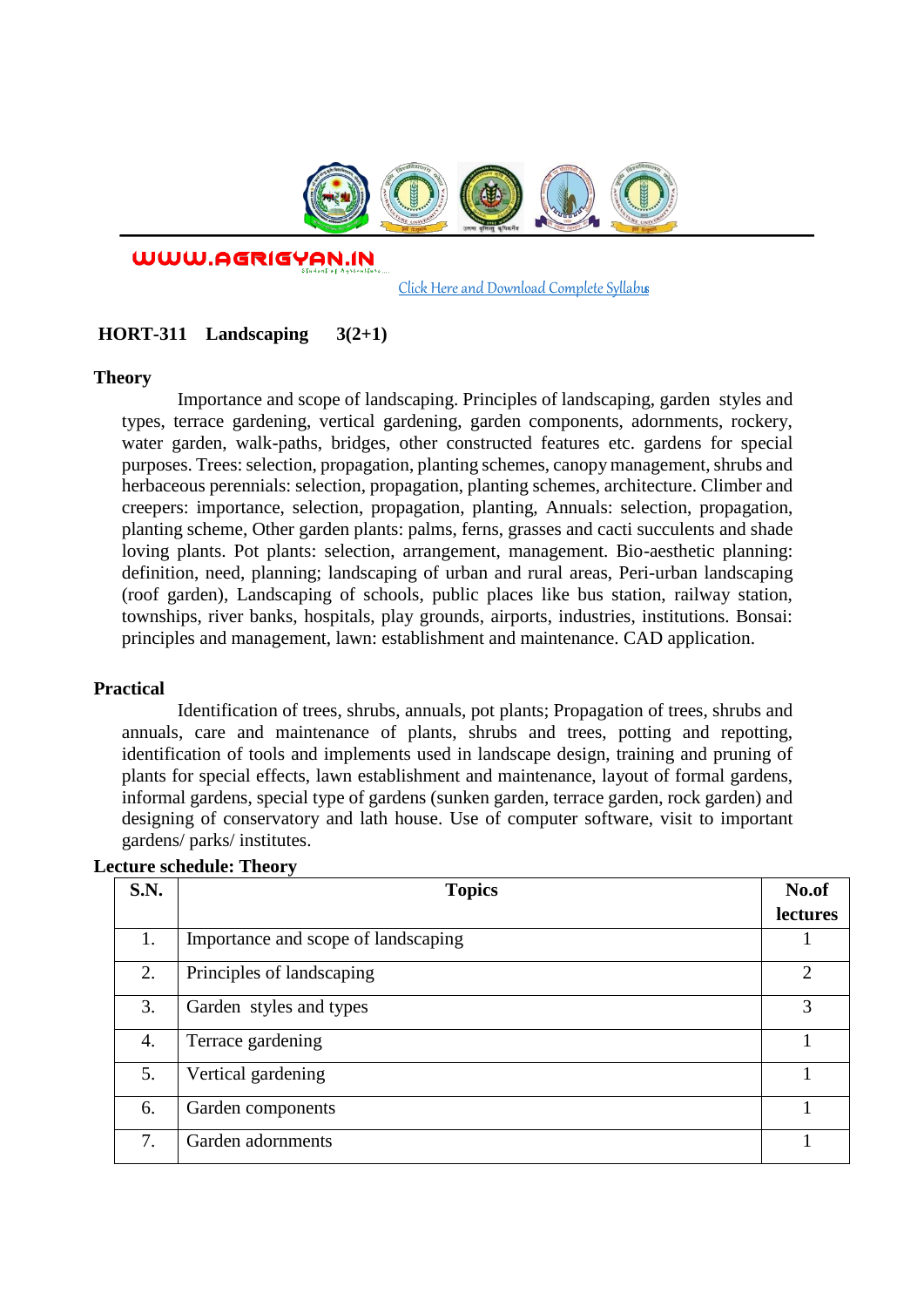| 8.  | Rockery                                                                                                                                                            | 1              |
|-----|--------------------------------------------------------------------------------------------------------------------------------------------------------------------|----------------|
| 9.  | Water garden                                                                                                                                                       | 1              |
| 10. | Walk-paths, bridges, other constructed features etc. gardens for special<br>purposes                                                                               | 1              |
| 11. | Trees: selection, propagation, planting schemes, canopy management                                                                                                 | 1              |
| 12. | Shrubs and herbaceous perennials: selection, propagation, planting schemes,<br>architecture                                                                        | 1              |
| 13. | Climber and creepers: importance, selection, propagation, planting                                                                                                 | 1              |
| 14. | Annuals: selection, propagation, planting scheme                                                                                                                   | 1              |
| 15. | Other garden plants: palms, ferns, grasses, cacti succulents and shade loving<br>plants                                                                            | $\overline{2}$ |
| 16. | Pot plants: selection, arrangement, management                                                                                                                     | 1              |
| 17. | Bio-aesthetic planning: definition, need, planning                                                                                                                 | $\overline{2}$ |
| 18. | Landscaping of urban and rural areas                                                                                                                               | 1              |
| 19. | Peri-urban landscaping (roof garden)                                                                                                                               | 1              |
| 20. | Landscaping of schools, public places like bus station, railway station,<br>townships, river banks, hospitals, play grounds, airports, industries,<br>institutions | $\overline{2}$ |
| 21. | Bonsai: principles and management                                                                                                                                  | $\overline{2}$ |
| 22. | Lawn: establishment and maintenance                                                                                                                                | $\overline{2}$ |
| 23. | CAD application                                                                                                                                                    | $\overline{2}$ |

# **Lecture schedule: Practical**

| S.N. | <b>Topics</b>                                                                     | No.of           |
|------|-----------------------------------------------------------------------------------|-----------------|
|      |                                                                                   | <b>lectures</b> |
| 1.   | Identification of trees, shrubs, annuals, pot plants                              | 2               |
| 2.   | Identification of tools and implements used in landscape design                   |                 |
| 3.   | Propagation of trees, shrubs and annuals                                          | $\overline{2}$  |
| 4.   | Care and maintenance of plants, shrubs and trees                                  | 1               |
| 5.   | Potting and repotting                                                             | 1               |
| 6.   | Training and pruning of plants for special effects                                |                 |
| 7.   | Lawn establishment and maintenance                                                |                 |
| 8.   | Layout of formal gardens                                                          | 1               |
| 9.   | Layout of informal gardens                                                        |                 |
| 10.  | Layout of special type of gardens (sunken garden, terrace garden, rock<br>garden) | $\overline{2}$  |